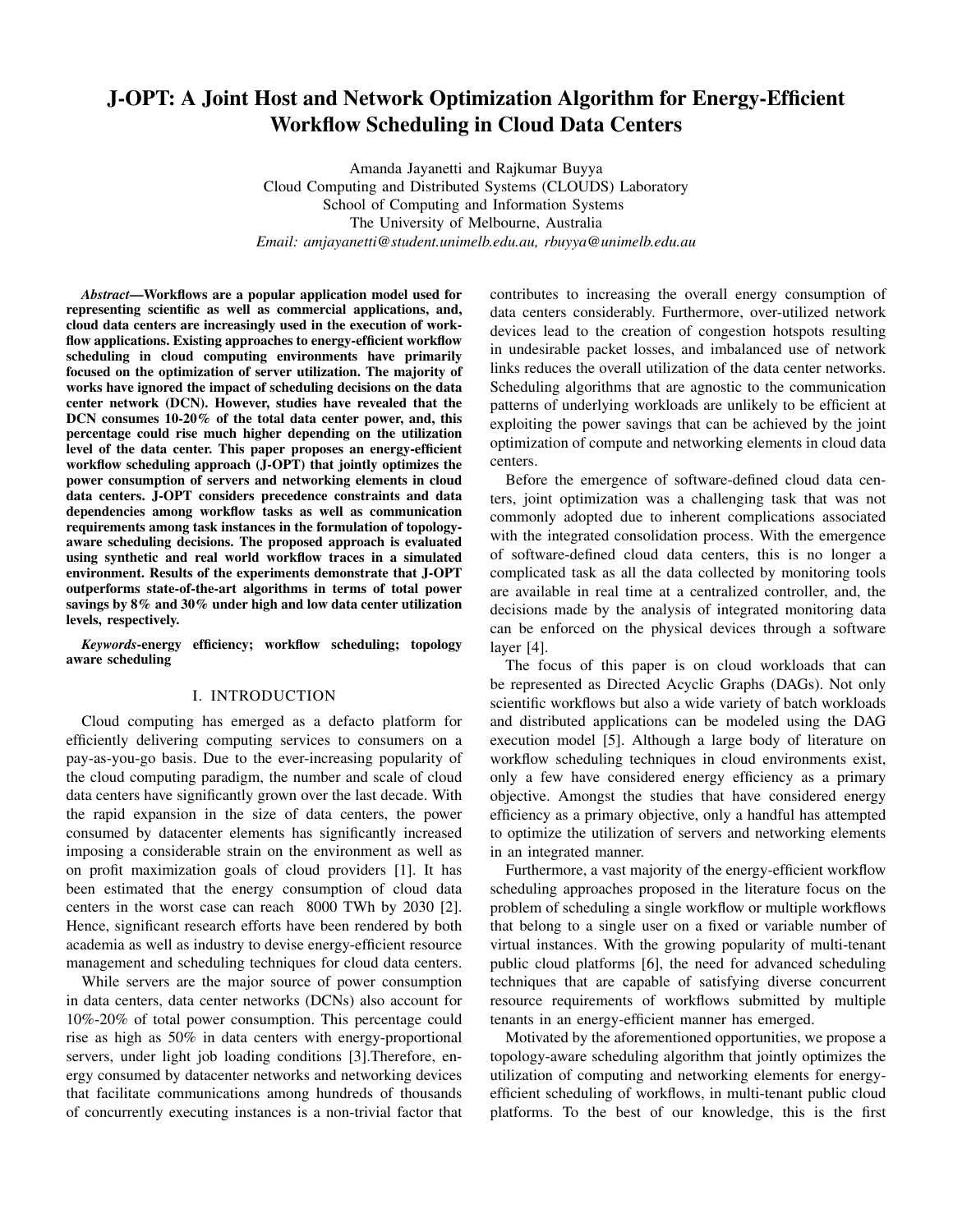work to perform a thorough disaggregated analysis of the power consumption behavior of workflow executions in cloud computing environments.

The rest of the paper is organized as follows: In section 2, we review the literature on state-of-the-art approaches related to the scope of this paper. In section 4, we formulate the power model and energy optimization problem. In section 5, we present the proposed algorithm. Followed by this, we present the performance evaluation of the algorithm in section 6. Finally, in section 7, we conclude the paper with a summary and suggestions for future work.

# II. RELATED WORK

The problem of workflow scheduling in cloud computing environments has been extensively studied in a large number of research studies [7]. Hence, we have limited the scope of this literature review to focus on a set of selected workflow scheduling algorithms that consider energy efficiency as a primary objective. We have also reviewed a number of joint host and network optimization algorithms which have not been oriented towards a specific application type.

# *A. Energy Efficient Workflow Scheduling*

Energy efficient workflow scheduling algorithms proposed in literature can be broadly classified into two categories: Meta-heuristic based algorithms and heuristic algorithms. For instance, multi objective particle swarm optimization has been used in a study by S. Yassa et. al. [8] to schedule workflows considering the objectives of minimizing cost, execution time and maximizing energy efficiency. DVFS technique has been used in this study to minimize energy consumption. Mezmaz et. al. [9] also used DVS techniques in a bi-objective study aimed at minimizing makespan and energy consumption in task scheduling. A bi-objective hybrid genetic algorithm has been used in this study to achieve the conflicting goals. Although scheduling algorithms based on meta-heuristics are capable of attaining better solutions compared to list based and clustering based algorithms, they are less appropriate for highly dynamic cloud environments due to high computational costs and time complexities.

A number of other heuristic algorithms have also been proposed for energy efficient workflow scheduling. Zotkiewicz et. al. [10] presented an energy and communication aware scheduling strategy for SaaS applications in a cloud data center by modeling the applications as dynamic workflows. The proposed scheduling strategy operates with the objectives of minimizing energy consumption and average makespan of all submitted workflows. Although inter task communication aspects are considered in this study, network awareness has only been incorporated as a secondary condition used in the event of a tie between multiple equally energy efficient servers. In a study by M. Sharifi et. al. [11] with similar objectives, a two phase solution (PASTA) has been proposed for scheduling workflows with the objective of minimizing energy consumption and the average makespan of all submitted workflows. In the first phase tasks are ordered to minimize schedule length and in the second phase the pre ordered tasks are reordered such that they are executed on a set of computing resources with the least power consumption. However, this study does not extensively consider inter-task communication aspects in scheduling decisions.

In a study by X. Xu et. al. [12] an energy aware resource allocation has been presented in which task requests are always allocated to the host with lowest baseline energy consumption. This study relies on the assumption that all the instances of a task should be scheduled on the same physical server to minimize the cost of inter-task communication. While, this approach would incur gains when all instances can be accommodated on a single server, it will fail to support workflows with tasks which contains hundreds of thousands of parallel instances. H. Chen et. al. [13] attempted to improve energy efficiency by dynamically scaling up and down computing resources based on the rate of arrival of workflows. Tasks are assigned to computing resources that can meet the deadline requirements with minimal resource wastage. This study relies on the assumption that all the inter-machine communications are performed without contention. This assumption does not hold well in practice.

# *B. Topology Aware Energy Efficient Scheduling*

DENS methodology introduced by D. Kliazovich et. al [14], presents an energy efficient scheduling method with network awareness which monitors the status of network elements (switches, links) and incorporates their feedback to scheduling decisions. This study considers the tradeoffs between consolidating workloads on to a minimum number of servers and the resulting impact on hardware reliability of servers and the possibility of the creation of hotspots in data center networks. In a study with similar objectives by Cao et. al. [15], a scheduling method which consists of three subroutines each of which is solved by a different algorithm has been proposed. In the first subroutine, VMs are sorted in the order of decreasing computational resources and packed into a set of virtual hosts. The assignments of VMs to virtual hosts are readjusted in the second subroutine to minimize inter-host traffic and in the third subroutine virtual hosts are mapped to physical hosts following a greedy algorithm.

S. Vakilinia [16] proposed a joint optimization approach for power minimization in large-scale multi-tenant cloud datacenters taking into account the power consumption of servers, network communications, VM migrations, heterogeneity of servers and workloads as well as resource and bandwidth constraints. They have modeled the optimization problem with IQP (Integer Quadratic Programming). This work suggests that rather than performing VM placement and migration in two steps, higher efficiencies can be achieved by jointly considering placement and migration decisions in each scheduling iteration. A joint host-network optimization method for energy efficient VM consolidation is presented in [17]. In order to achieve the objectives of optimal server placement and network flow routing, the VM placement problem is converted to a routing problem and a single solution is developed to address both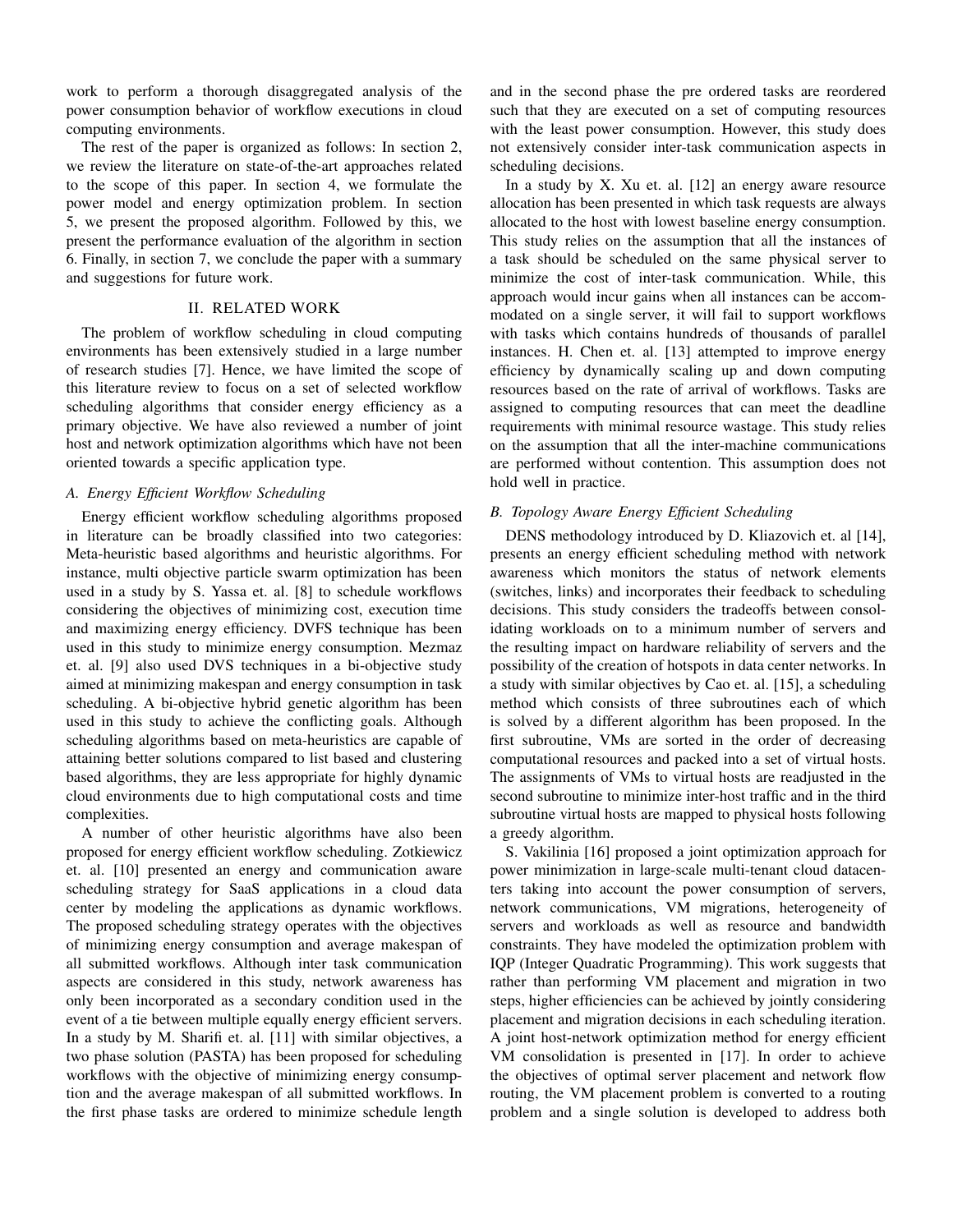

Fig. 1: Fat tree network topology

requirements. All these approaches have focused on the general problem of joint host and network optimization, and, they have not considered the potential power savings achievable through fine tuning the algorithms to suit the characteristics and communication patterns of the underlying workloads.

The workflow scheduling algorithms reviewed in section A have attempted to improve the energy efficiency of task schedules with little or no consideration about the impact of scheduling decisions on the data center network. In contrast, we attempt to enhance overall energy efficiency by jointly optimizing the utilization of servers as well as switches used in workflow executions. Our method also differs from topology aware resource allocation methods reviewed in section B, since we take into account the distinct features of workflows in the formulation of scheduling decisions.

# III. PROBLEM MODELING

A workflow can be modeled as a Directed Acyclic Graph (DAG)  $G = (V, E)$ , where  $V = T_1, T_2, ... T_n$  is the set of tasks and  $E$  is the set of edges which represent the data dependencies among tasks in a workflow and the weight of an edge  $e_{i,j}$  =  $(T_i, T_j)$  represents the size of data to be transmitted from  $T_i$  to  $T_j$ . The edge  $e_{i,j}$  also represents a precedence relation between tasks  $T_i$  and  $T_j$  such that  $T_i$  is the parent task of  $T_j$  and  $T_j$ is the child task of  $T_i$ . Accordingly, the execution of  $T_j$  can only start after the execution of  $T_i$  is completed. In this study, we have considered a divisible task model in which a task is composed of one or more instances which can be scheduled to execute in parallel on one or more physical resources. The execution of a task is considered to be complete when all the instances of it has finished execution.



Fig. 2: Example workflows

The objective of this study is to schedule workflows in an energy efficient manner by jointly minimizing the power consumption of hosts, switches and links in the data center. In this section we formulate the joint server and network power optimization as a mono-objective optimization problem.

#### *A. Power Model*

Notations used in this paper for the formulation of optimization problem is presented in table VIII. For the calculation of power consumption of servers, we used the CPU utilization based power model presented in [18]. Accordingly, power consumption of server i is defined as shown in the following equation.

$$
P_i^{server} = \begin{cases} P_i^{idle} + (P_i^{dynamic} - P_i^{idle}) \cdot u_i, & \text{if } u_i > 0\\ 0, & \text{otherwise} \end{cases} (1)
$$

Idle power consumption is a constant factor which incurs irrespective of the utilization level of a server and it can only be eliminated by turning off the servers. Dynamic power consumption of a server can be accurately computed by considering that the CPU utilization and the power consumption of a server follows a linear relationship [18].

The power model presented in [19] is used to compute the power consumption of switches. This model computes the power consumption of a switch as the sum of static power and the port power based on the number of active ports as shown in the following equation.

$$
P_k^{switch} = \begin{cases} P_k^{static} + P_k^{port}.n_k, & \text{if switch } k \text{ is on} \\ 0, & \text{otherwise} \end{cases}
$$
 (2)

#### *B. Problem Formulation*

The focus of this work is on system wide minimization of energy consumed by servers and networking elements. Hence, the optimization objective can be formulated as: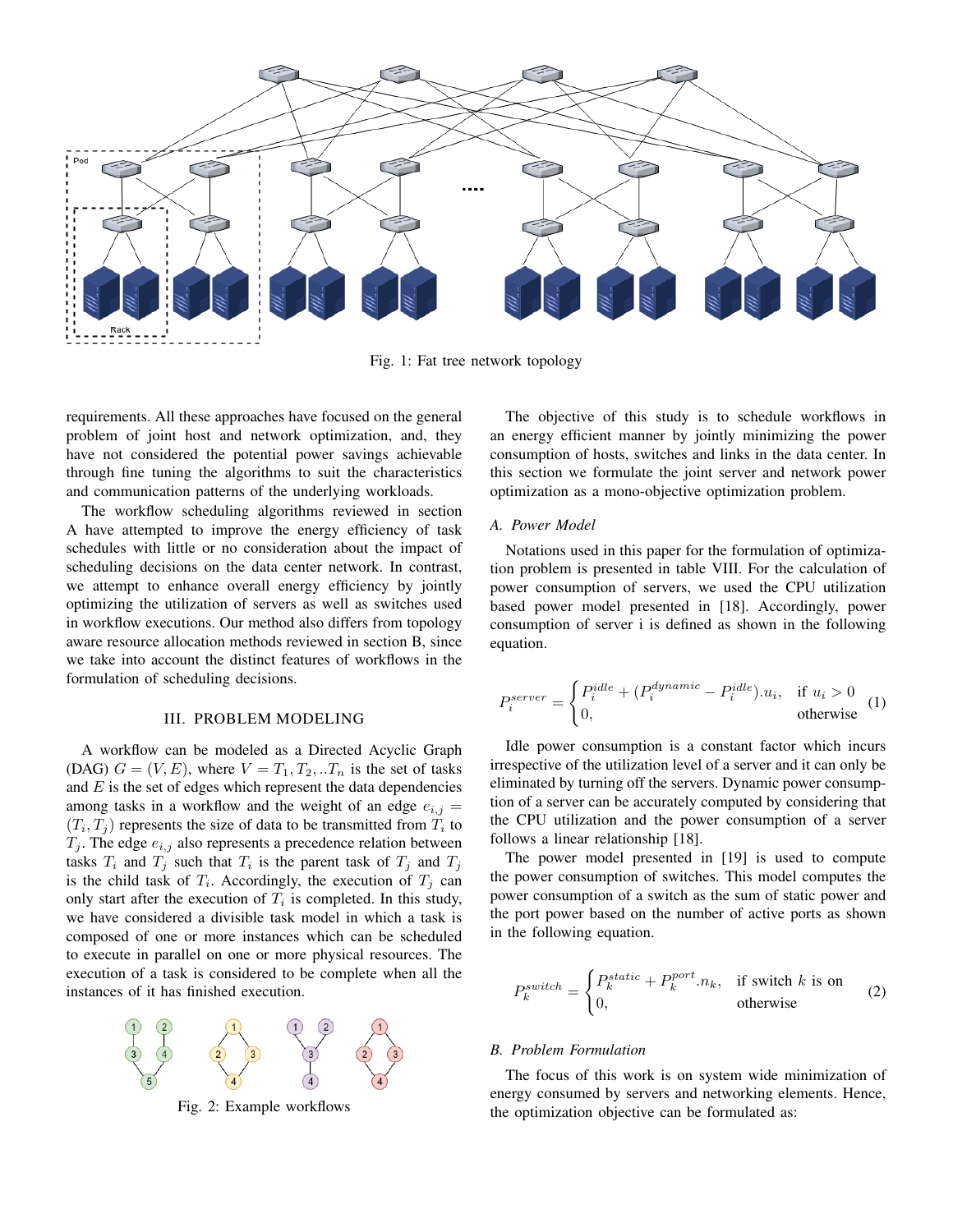

(a) Topology unaware scheduling (b) Topology aware scheduling

Fig. 3: A comparison of topology aware and unaware energy efficient workflow scheduling approaches

| <b>Notation</b>       | <b>Description</b>                              |
|-----------------------|-------------------------------------------------|
| M                     | Total number of servers                         |
| $\overline{N}$        | Total number of switches                        |
| $u_i$                 | CPU utilization percentage of server $i$        |
| $P_i^{server}$        | Power consumption of server $i$                 |
| $P_i^{idle}$          | Idle power consumption of server $i$            |
| p <sub>d</sub> ynamic | Peak power consumption of server i              |
| $psw$ itch            | Power consumption of switch $k$                 |
| $P^{static}_k$        | Power consumption of switch $k$ without traffic |
| $P_k^{Port}$          | Power consumption of each port of switch $k$    |
| $n_k$                 | Number of active ports on switch $k$            |

Table. I: Problem Notation

Minimize: 
$$
\sum_{i=1}^{M} P_i^{server} + \sum_{k=1}^{N} P_k^{switch}
$$
 (3)

Note that we have ignored the energy consumption of external and internal communications among tasks from the problem formulation since they are negligible in comparison to the total power consumption of servers and switches [12].

#### IV. PROPOSED J-OPT ALGORITHM

Scheduling techniques that are agnostic to the impact of resource allocation strategies on the DCN are less effective in terms of total power savings that can be achieved by workload consolidation. Aforementioned scenario is illustrated through the simple example in Figure 3. Figure 3a and Figure 3b illustrate possible outcomes of a scheduling iteration in which workflows shown in Figure 2 are scheduled by a topologyunaware and a topology-aware energy-efficient resource allocation technique, respectively. This example demonstrates the manner in which the topology-aware resource allocation technique achieves comparatively more power savings by putting unused networking elements into dormant state.

The proposed topology-aware heuristic-based algorithm, J-OPT aims to schedule precedence constrained tasks in an energy efficient manner by jointly optimizing the utilization of servers and networking elements.

# *A. Task Prioritization*

Upon the submission of a new job, the computational as well as communication requirements of the tasks are analyzed and a rank is assigned to each task accordingly. The rank is an indication of a tasks priority, and is applicable only within the context of a job. If multiple ready tasks from the same job falls into a scheduling iteration, they are ordered based on rank and inserted into the global task queue. The scheduler respects the insertion order of task queue when resource allocations are made and operates in a FCFS (First Come First Serve) basis to ensure fairness in multi-tenant environments. However, the arrival order is disregarded if a task with a higher priority arrives at the priority queue.

Task prioritization uses the concept of upward rank presented in the well-known low complexity algorithm HEFT [20]. Although, HEFT is a good algorithm with high performance, it does not consider energy efficiency as an objective. In each scheduling iteration, ready tasks of a job are ordered in decreasing order of upward rank before being submitted to the global task queue. The upward rank of a task is computed recursively using the following equation:

$$
rank_u(T_i) = \overline{w_i} + \max_{T_j \in succ(T_i)} (\overline{c_{i,j}} + rank_u(T_j) \qquad (4)
$$

where  $\overline{w_i}$  is the average computation cost of task  $T_i$  and  $\overline{c_{i,j}}$ is the average communication cost of edge  $e_{i,j} = (T_i, T_j)$ . For the exit task (a task with no children), rank can be computed as follows:

$$
rank_u(exit) = \overline{w_{exit}} \tag{5}
$$

The average communication cost of an edge  $e_{i,j}$  can be computed as follows:

$$
\overline{c_{i,j}} = \overline{L} + \frac{data_{i,j}}{\overline{R}}
$$
 (6)

where  $\overline{L}$  is the average communication start up time and  $\overline{R}$ is the average communication rate among servers and  $data_{i,j}$ is the amount of data to be transferred from task  $T_i$  to task  $T_j$ .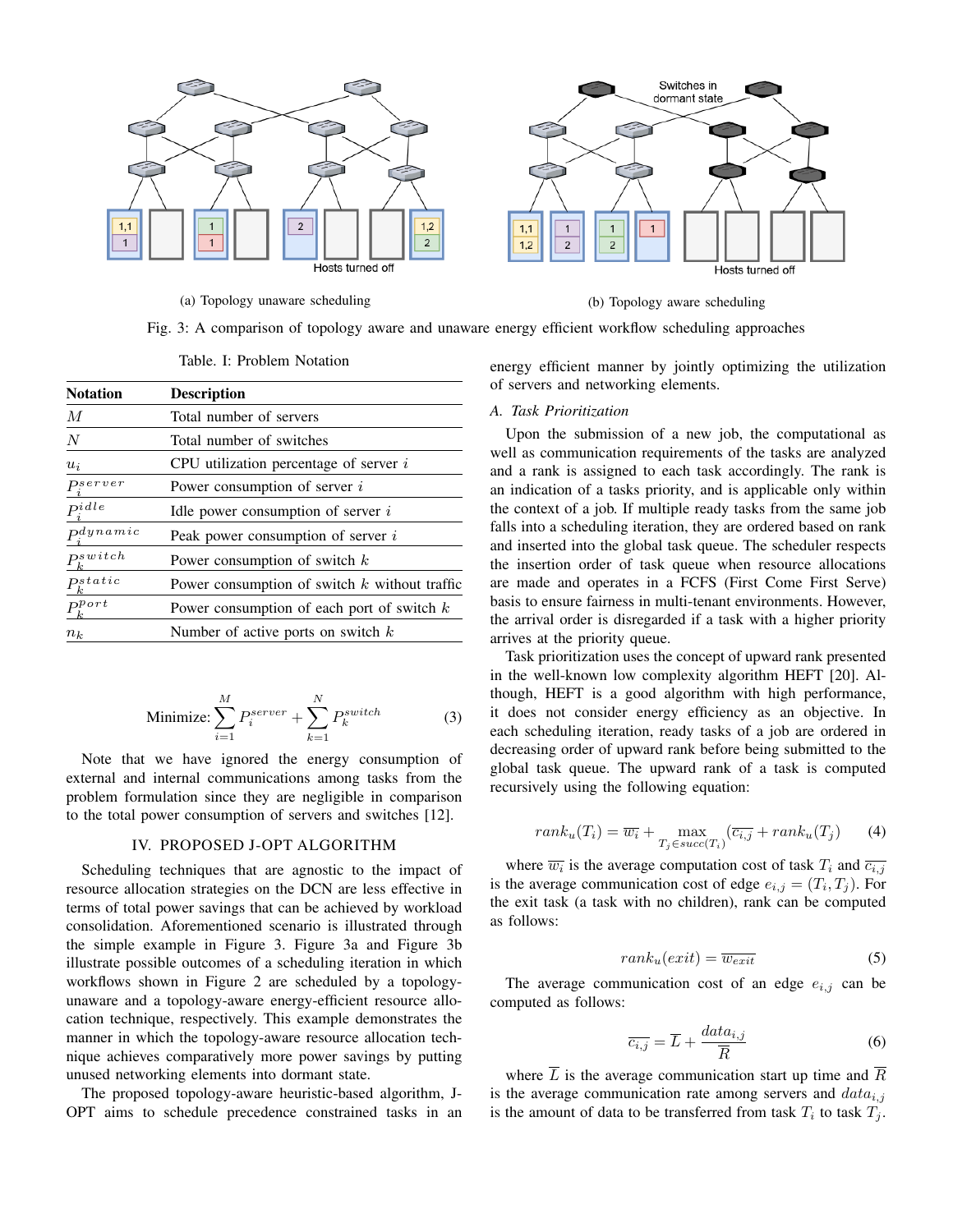## Algorithm 1 J-OPT

|     | Input: $PM$ : List of servers                                                    |
|-----|----------------------------------------------------------------------------------|
|     | Input: $G(V, E)$ : Data center network                                           |
|     | Input: $R_i$ : Total resource requirements of task $T_i$                         |
|     | Input: $PM_{conn}$ : List of hosts in which predecessors of task $T_i$ with data |
|     | dependencies executed                                                            |
|     | Output: $allocMap$ : Resource allocation map                                     |
|     | 1: $subgraphList \leftarrow \emptyset$                                           |
| 2:  | $subgraphList \leftarrow NEIGHBOR-GEN(PM, PM_{conn}, G(V, E))$                   |
| 3:  | <b>for</b> each $PM_{cand} \in subgraphList$ <b>do</b>                           |
| 4:  | Order servers in $PM_{cand}$ in descending order of desirability score           |
| 5:  | while $PM_{cand} \neq \emptyset$ do                                              |
| 6:  | $P \leftarrow PM$ with highest desirability score in $PM_{cand}$                 |
| 7:  | for each $r \in R_i$ do                                                          |
| 8:  | <b>if</b> allocation $(r, P)$ is successful <b>then</b>                          |
| 9:  | if $P \notin PM_{conn}$ then                                                     |
| 10: | $PM_{conn} \leftarrow PM_{conn} \cup P$                                          |
| 11: | Recompute desirability scores for remaining servers in                           |
|     | $PM_{cand}$ with equation 10                                                     |
| 12: | $R_i \leftarrow R_i - r$                                                         |
| 13: | $PM_{cand} \leftarrow PM_{cand} - P$                                             |
| 14: | if $R_i = \emptyset$ then                                                        |
| 15: | return true                                                                      |
|     | 16: return false                                                                 |
|     |                                                                                  |

#### *B. Network Aware Resource Allocation*

In this section we present the topology-aware resource allocation technique used for mapping computing resources to task instances. The data center network can be represented as an undirected graph  $G(V, E)$  where V is the set of vertices and  $E$  is the set of edges. The set of vertices represent both servers as well as switches and the set of edges represent communication links between pairs of switches and between servers and switches.

Tasks in a workflow may have data dependencies giving rise to inter-task communications and associated communication costs. Furthermore, in the multi-instance task model considered in this work, a single task may have multiple instances that can be mapped on to one or more physical nodes and the instances may be communicating with each other during the period of execution.

To minimize the cost of communication, resource allocation algorithm should attempt to place instances of the same task on physical nodes that are as close as possible to each other in terms of the number of network hops. The placement is further complicated since it should be such that the aggregate distance to physical nodes in which the predecessor tasks with data dependencies executed is minimized. Accordingly, this resource allocation problem reduces to a variant of the proven NP hard problem in [21].

Algorithm 1 operates with the local optimization perspective of placing communicating instances of a particular workflow on servers which are in close proximity such that the total number of networking elements used during the execution of a workflow is minimized. To achieve this, we introduce the concept of a dynamically expanding set of servers  $(PM_{conn})$ which is provided as an input to the algorithm.  $PM_{conn}$  is initialized with the set of servers in which predecessors of the current task with data dependencies executed.  $PM_{conn}$ 

#### Algorithm 2 NEIGHBOR-GEN

|     | Input: $PM$ : List of all servers                                                                                  |
|-----|--------------------------------------------------------------------------------------------------------------------|
|     | Input: $PM_{root}$ : A list of servers, the sub-graphs of which are to be                                          |
|     | generated                                                                                                          |
|     | Input: $G(V, E)$ : Data center network                                                                             |
|     | Output: A list of neighbor subgraphs of servers in $PM_{root}$                                                     |
|     | 1: $currentevel \leftarrow 1$                                                                                      |
| 2:  | $subgraphList \leftarrow \emptyset$                                                                                |
| 3:  | Mark all $H \in PM$ as unassigned                                                                                  |
| 4:  | while $currLevel < 3$ do                                                                                           |
| 5:  | for each $P \in PM_{root}$ do                                                                                      |
| 6:  | $neighSubgraph \leftarrow \emptyset$                                                                               |
| 7:  | <b>if</b> $P$ is unassigned <b>then</b>                                                                            |
| 8:  | $neighSubgraph \leftarrow \{P\}$                                                                                   |
| 9:  | for each unassigned $H \in PM$ do                                                                                  |
| 10: | $paths \leftarrow getPaths(P, H, currLevel)$                                                                       |
| 11: | if $paths \neq \emptyset$ then                                                                                     |
| 12: | $neighSubgraph \leftarrow neighSubgraph \cup \{H\}$                                                                |
| 13: | Mark $H$ as assigned                                                                                               |
| 14: | $subgraphList \leftarrow subgraphList \cup neighSubgraph$                                                          |
| 15: | $currLevel \leftarrow currLevel + 1$                                                                               |
|     | 16: for each unassigned $H \in PM$ do                                                                              |
| 17: | $subgraph \leftarrow subgraph \cup \{H\}$                                                                          |
|     | 18: $\textit{subgraphList} \leftarrow \textit{subgraphList} \cup \textit{subgraph}$<br>$\triangleright$ append the |
|     | subgraph of all unassigned servers to subgraph List                                                                |
|     | 19: <b>return</b> subgraphList                                                                                     |

expands dynamically as more and more servers are selected for satisfying the resource requests of a newly arrived task.

Next we introduce the concept of neighbor subgraph of a server at a pre-defined hierarchical level in the DCN. Hierarchical level is defined in a topology specific manner and in this study we have considered a fat tree topology [22] with 3 hierarchical levels (Rack, Pod and DCN) as indicated in Figure 1. For a particular server, the neighbor subgraph at level 1 constitute the set of servers on the rack in which the server resides. Neighbor subgraph at level 2 includes the set of servers located in the pod (group of racks) to which the server belongs.

Algorithm 2 is used to obtain the set of neighbor subgraphs of the servers in  $PM_{conn}$  at hierarchical levels 1 and 2 of the DCN. Depending on the topology of the data center network, Algorithm 2 can be replaced with a more sophisticated subgraph generation method. It should be noted that the subgraph generation overhead can be completely eliminated by pre-computing the subgraphs of all servers at each hierarchical level of the DCN.

Lines 3-15 of Algorithm 1 attempts to find an allocation that can satisfy the total resource requirements of the current task by iterating through the neighbor subgraph list (subgraphList). In each iteration, the set of servers in a neighbor subgraph are considered as the candidate server list  $(PM_{cand})$  for resource allocation. The desirability score described in section C is computed for each server in the  $PM_{cand}$  list, and the server with the highest score is selected first. The algorithm attempts to assign as many resource requests as possible to the selected server. With each successful allocation if the considered server is not currently in  $PM_{conn}$ , then it is added to  $PM_{conn}$ . Desirability scores are recomputed for remaining elements of  $PM_{cand}$  set per each new addition to  $PM_{conn}$ .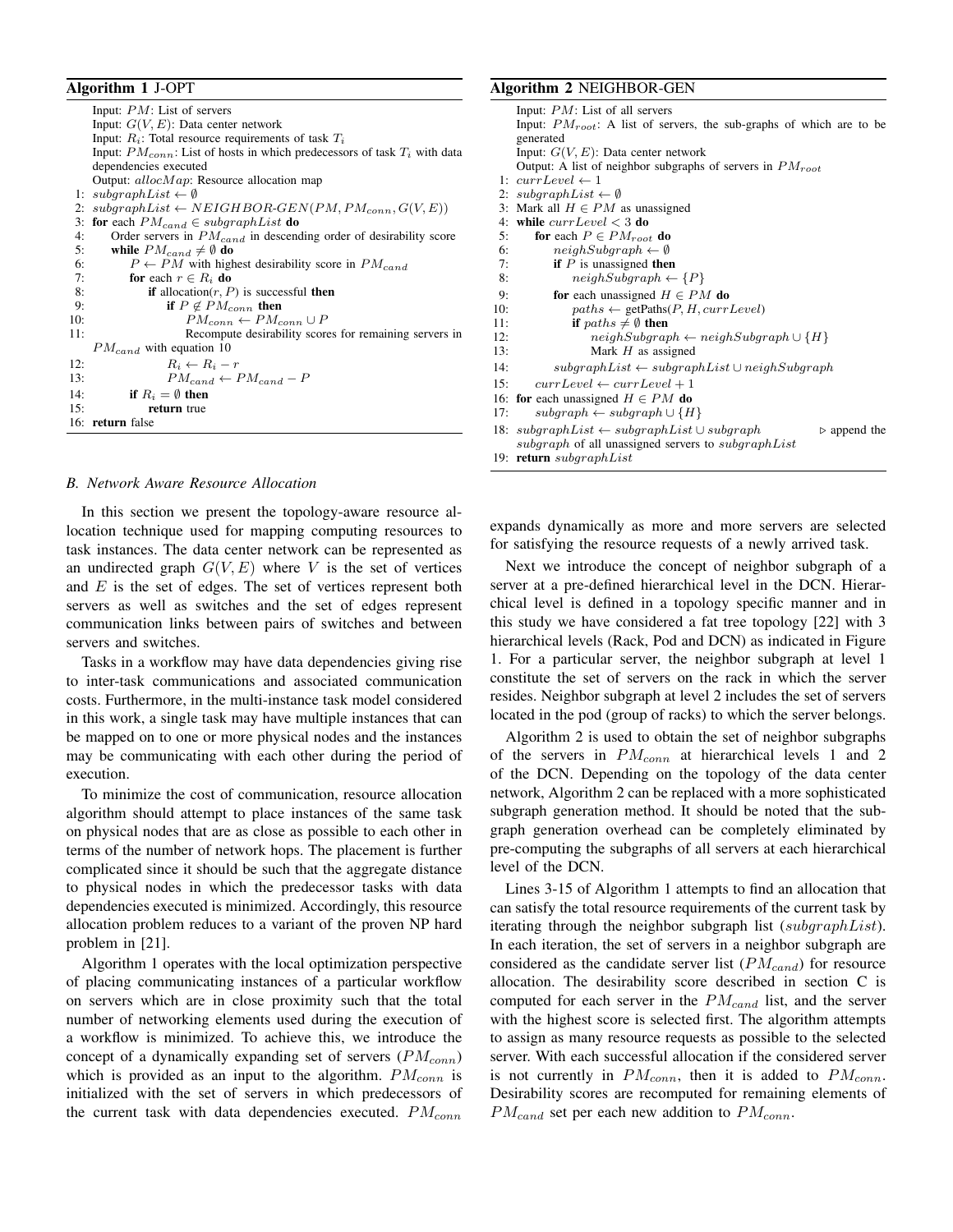# *C. Desirability Score*

The desirability score is used to rank the servers by considering the power efficiency of a server based on its current utilization and its physical location with respect to the set of servers in  $PM_{conn}$ . Performance per watt is used to determine the energy efficiency of a server. Servers become most energy efficient when they are operating close to maximum capacity without being over-utilized [23]. Based on this observation, the desirability score is designed to favor servers that are more loaded compared to others without being over utilized.

It is also important that the server selection is not agnostic to the impact of the new assignment on network utilization. Hence, the new server additions to  $PM_{conn}$  should minimize the use of links and switches, such that energy savings can be realized by putting the unused links and switches that do not carry traffic into power saving mode. Accordingly, the desirability score also aims to better align the traffic distribution by favoring the selection of servers that minimize the aggregate physical distance between the final  $PM_{conn}$  list in terms of the number of hops.

In order to achieve both aforementioned goals, we formulate the desirability score as a bi-objective function which combines server utilization efficiency and network utilization efficiency with the use of a normalized weight factor  $(\alpha)$  that indicates which factor should be given more prominence for minimizing overall energy consumption. The first term of the bi-objective function is based on HEROS [23] which in turn is based on DENS [14]. It is composed of the product of the server selection function  $H_s(l)$  and communication potential function  $Q(u)$ shown below:

$$
H_s(l) = P_s(l) * (1 - \gamma \cdot \frac{\langle 1 \rangle}{\langle (1 + \exp^{-} \frac{\mu}{\max l_s} (l - \beta \cdot \max l_s))} \tag{7}
$$

where  $P_s(l)$  is the performance per watt of the server at load  $l$  and the second term is a sigmoid function which is aimed at preventing the over utilization servers. Following the reference work [22], values 110, 0.9 and 1.2 were used for the coefficients  $\mu$ ,  $\beta$  and  $\gamma$  in our experiments.

The communication potential is based on the actual link load u and maximum link capacity  $U_{max}$ , and is defined as:

$$
Q(u) = \exp^{-}\left(\frac{2u}{U_{max}}\right)^2
$$
\n(8)

The second term of the desirability score is the distance function which is the aggregate total distance in terms of the number of network hops from current server to the set of servers in *PM conn*. It is defined as:

$$
D(i) = \sum_{j=1}^{W} d_{i,j}
$$
 (9)

where W is the total number of servers currently present in  $PM_{conn}$  of task  $T_i$ , and,  $d_{i,j}$  is the aggregate distance in terms of the number of network hops between the current server and the set of servers in which all instances of task  $T_j$  executed.

Finally, the desirability score which represents the desirability of a server to be selected for scheduling one or more instances of a task  $T_i$  is defined as:

$$
\alpha \cdot \frac{H_s(l) \cdot Q(u)}{H_f} + (1 - \alpha) \cdot \frac{(D(i) + \epsilon)^{-1}}{D_f} \tag{10}
$$

where  $H_f$  and  $D_f$  are two factors introduced to normalize the server selection function and distance function.  $\epsilon$  is a very small positive real number.

# V. PERFORMANCE EVALUATION

We evaluated the proposed algorithm in a simulated environment. For comparison purposes, we used three algorithms. One is a baseline algorithm based on greedy first fit, which does not attempt to improve either server utilization efficiency or network utilization efficiency. The next algorithm is based on the independent task scheduling algorithm HEROS [23]. HEROS is designed to perform a random server selection if multiple equally desirable servers are among eligible candidates for resource allocation with respect to a decision function. We have adapted HEROS to cater to the requirements of workflows and incorporated network awareness by extending the server selection mechanism based on the physical location of the server as suggested in [10] for tie-breaking. Accordingly, in case of a tie, the server which is within a minimum hop distance to servers in which predecessors of the current task executed are selected from amongst the eligible candidates. The extended algorithm is referred to as HEROS-DAG in this paper. The third algorithm referred to as EnREAL is a state of the art algorithm specifically formulated for energy-efficient scheduling of workflows in cloud computing environments.

## *A. Simulation Environment*

For conducting the experiments we used CloudSimSDN [24] which is a simulation tool based on the widely used CloudSim toolkit [25]. CloudSimSDN is specifically designed as a network simulation tool which facilitates SDN features such as dynamic network configuration, programmable controller and so on. We have extended CloudSimSDN such that it can be used as a software defined cloud environment in which SDN controller can interact with resource scheduler for performing scheduling decisions and related actions. Fat Tree topology [22] was used for connecting servers in the simulated cloud data center.

#### *B. Datasets*

We conducted two sets of experiments using two different DAG workloads. In the first set of experiments we used a number of well known scientific workflow benchmarks with different resource requirements: Montage, CyberShake, Inspiral, Epigenomics and SIPHT. We used the synthetic workflow traces provided by Pegasus group which are generated using traces from actual executions of scientific workflows [25]. For evaluating the performance of algorithms we created a composite workload using the aforementioned scientific workflows. To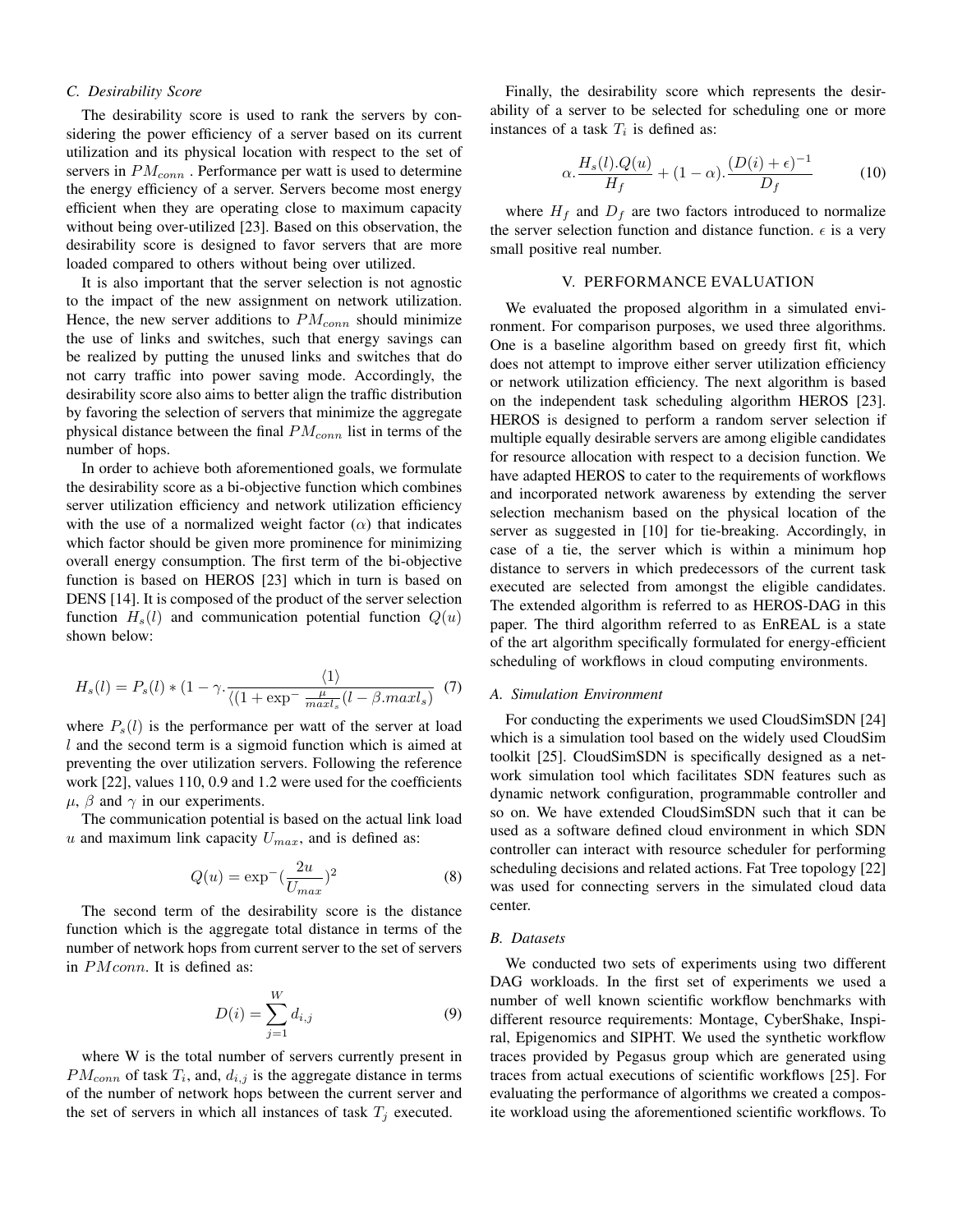

(a) Total energy consumption (b) Percentage improvement over the baseline algorithm (RandomFF)

Fig. 4: Energy consumption of scientific workflow executions

model the arrival pattern of the workflows we used a Poisson distribution.

In addition to modeling scientific workflows, the DAG execution model can be used to model a wide variety of distributed applications and batch workloads. The second experiment was performed to evaluate the performance and suitability of J-OPT for scheduling non-scientific DAG workloads. For this experiment, we used a sample of 1000 workflows from workload traces extracted from a production cluster of Alibaba cloud. Alibaba cluster traces do not include details related to data dependencies among tasks in workflows. Hence, we have conducted the experiments under the assumption that data dependencies are prevalent among a parent task and a child task in a workflow with a probability of 0.5.

## *C. Experiment Results and Analysis*

Figure 4a illustrates the normalized energy consumption incurred from the execution of the composite scientific workload. Compared to the greedy baseline RandomFF, all other algorithms have achieved significant savings in terms of total energy consumption. This is the expected behavior since EnREAL, HEROS-DAG, as well as J-OPT, incorporate multiple strategies specifically designed for enhancing the energy efficiency of scheduled workflows.

When analyzing the percentage improvements of the algorithms by disaggregating total energy consumption into its constituent components as depicted in Figure 4b, it can be observed that J-OPT far exceeds EnREAL and HEROS-DAG with respect to energy savings incurred from switch utilization. J-OPT has been able to achieve nearly 80% improvement over the switch energy consumption of greedy baseline, and 60% and 30% improvement over that of EnREAL and HEROS-DAG respectively while also reducing server energy consumption by 8%.

Although the importance of switch energy savings may ap-

pear less significant compared to total energy savings, it should be noted that as servers become fully energy proportional, the network energy consumption could rise as high as 50% of total data center energy consumption under light job loading conditions [3]. This is common in data centers since they are typically over-provisioned to meet peak load. Figure 5a and Figure 5b depict a comparison of the performance of algorithms under a heavy and light job loading scenario, respectively. Note that we have excluded the baseline algorithm's energy consumption from these comparisons since this situation occurs when servers are fully energy proportional, which is not the case with the baseline algorithm (RandomFF).

As illustrated in Figure 5b, in the light job loading scenario network switches have consumed as much power as the servers with EnREAL and HEROS-DAG. In contrast, the topologyaware resource allocation strategy of J-OPT has been able to reduce the power consumption of network switches by a significant proportion, leading to an overall reduction of 30%- 40% in the total energy consumption compared to state-of-theart algorithms. Switch level network utilization is also reduced by a factor of 2 and 3 compared to HEROS-DAG and EnREAL, respectively.

Figure 6 depicts the results obtained with the application of J-OPT and other comparison algorithms to a sample workload containing 1000 workflows from Alibaba cloud traces. Note that we have excluded EnREAL in this experiment since it is specifically designed for scientific workflows, and, the migration based resource allocation policy of EnREAL is less appropriate for scheduling short spanned tasks in Alibaba workflows. As illustrated in Figure 6a, J-OPT has outperformed the comparison algorithms in terms of total energy consumption. As previously discussed, the significance of power savings achievable with J-OPT would be even more prominent under light job loading conditions.

The superiority of J-OPT in terms of minimizing switch level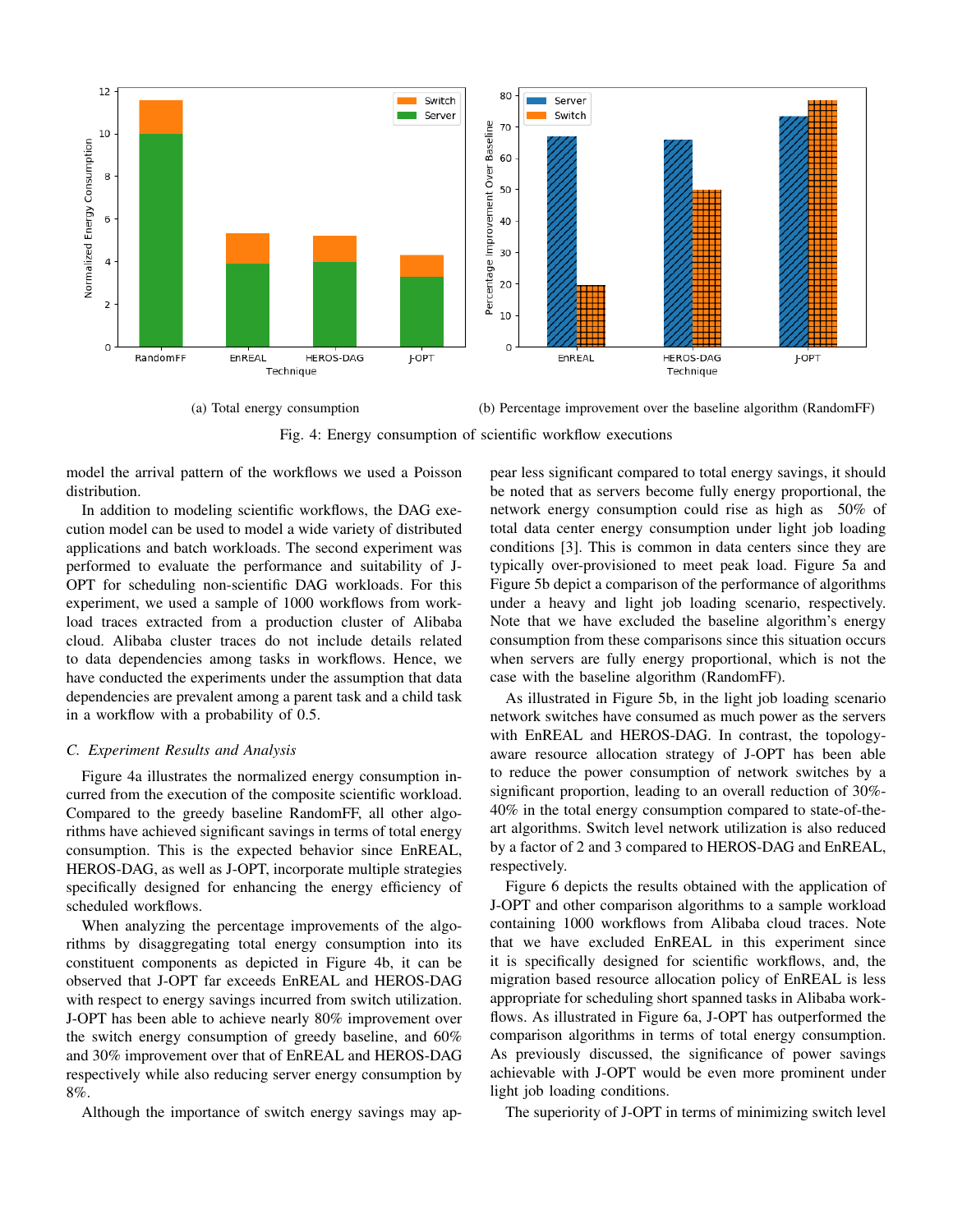

(b) Light job loading state

Fig. 5: Energy consumption and switch level network utilization during different data center occupancy states for scientific workflow executions

network utilization can be observed in Figure 6b. J-OPT has been able to reduce the switch level network utilization by over 70% compared to the other algorithms. This is because the topology-aware resource allocation mechanism of J-OPT attempts to place the tasks of a workflow in a group of closely located servers. This, in turn, minimizes the number of aggregate and core switches used during the execution of workflows.

# VI. CONCLUSIONS AND FUTURE WORK

In this paper, we presented J-OPT, a novel topology-aware resource allocation technique for energy-efficient workflow scheduling in cloud data centers. J-OPT operates with the objective of minimizing total data center power consumption by jointly optimizing the utilization of servers and networking elements used in the execution of workflows. We have evaluated J-OPT in a simulated environment using synthetic and realworld workflow traces of scientific as well as commercial applications, and, the results clearly demonstrate the effectiveness of the proposed algorithm compared to state-of-the-art approaches.

The proposed technique is designed to operate with hierarchical data center topologies, and, as a future work we intend to adapt J-OPT to operate with other network topologies [26]. In this study we have considered a homogeneous configuration so that we can solely evaluate the gains that can be achieved by the joint optimization of servers and networking elements in workflow scheduling. As a future work, J-OPT could be extended and evaluated in a cloud data center with heterogeneous devices [23]. Adaptation of J-OPT to cater to the requirements of inter-cloud application brokering (provisioning and scheduling) scenarios [27] is another interesting future direction. Brokering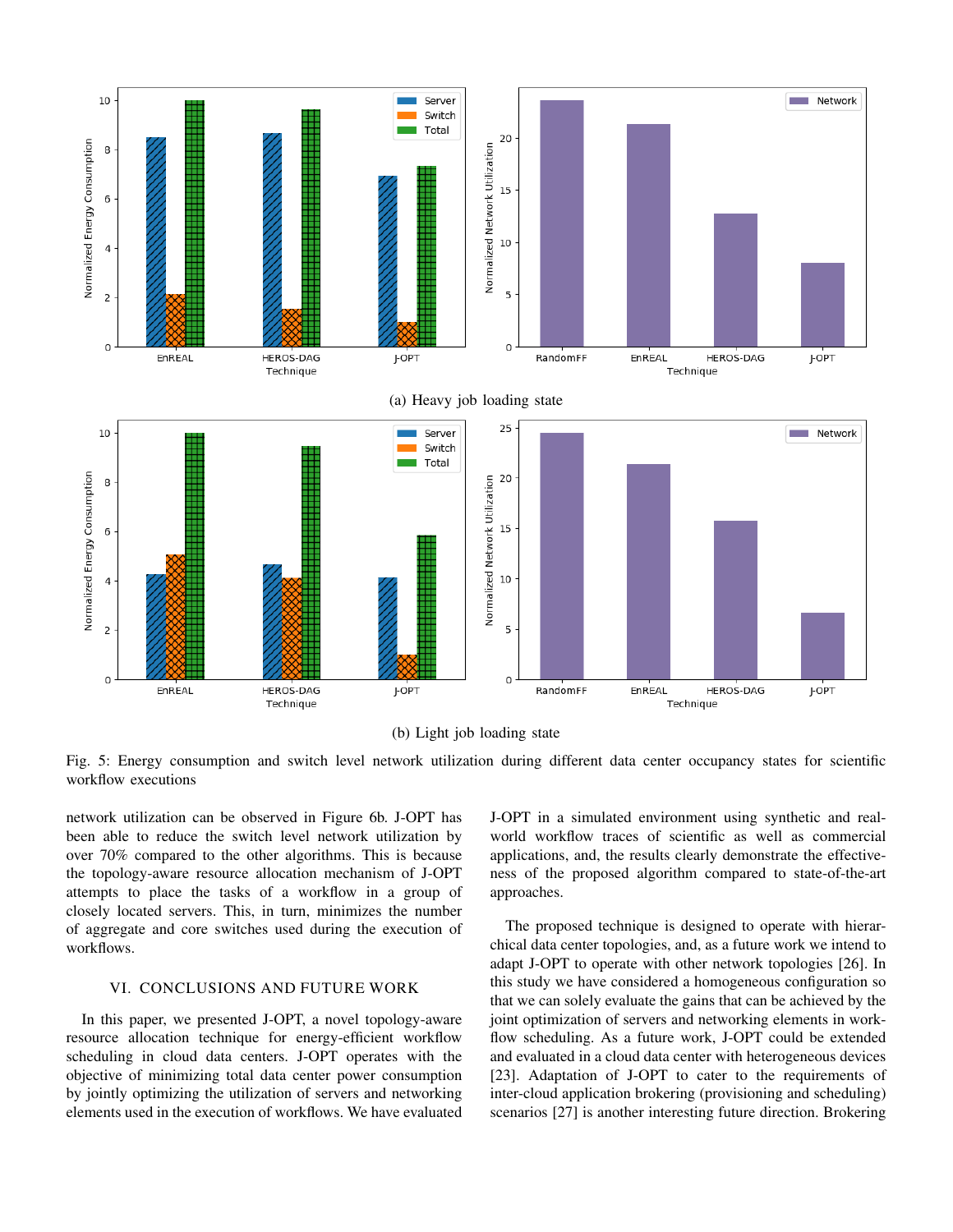

(a) Total energy consumption (b) Switch level network utilization

Fig. 6: Performance of algorithms on a sample of 1000 workflows from Alibaba cluster traces

policies could be designed such that additional factors such as the availability of renewable energy [28] are also considered.

#### **REFERENCES**

- [1] Y. C. Lee and A. Y. Zomaya, "Energy efficient utilization of resources in cloud computing systems," *The Journal of Supercomputing*, vol. 60, no. 2, pp. 268–280, 2012.
- [2] A. Andrae and T. Edler, "On global electricity usage of communication technology: trends to 2030," *Challenges*, vol. 6, no. 1, pp. 117–157, 2015.
- [3] D. Abts, M. R. Marty, P. M. Wells, P. Klausler, and H. Liu, "Energy proportional datacenter networks," in *ACM SIGARCH Computer Architecture News*, vol. 38, no. 3. ACM, 2010, pp. 338–347.
- [4] Y. Jararweh, M. Al-Ayyoub, E. Benkhelifa, M. Vouk, A. Rindos *et al.*, "Software defined cloud: Survey, system and evaluation," *Future Generation Computer Systems*, vol. 58, pp. 56–74, 2016.
- [5] D. Kliazovich, J. E. Pecero, A. Tchernykh, P. Bouvry, S. U. Khan, and A. Y. Zomaya, "Ca-dag: Modeling communicationaware applications for scheduling in cloud computing," *Journal of Grid Computing*, vol. 14, no. 1, pp. 23–39, 2016.
- [6] B. P. Rimal and M. Maier, "Workflow scheduling in multi-tenant cloud computing environments," *IEEE Transactions on Parallel and Distributed Systems*, vol. 28, no. 1, pp. 290–304, 2016.
- [7] M. A. Rodriguez and R. Buyya, "A taxonomy and survey on scheduling algorithms for scientific workflows in iaas cloud computing environments," *Concurrency and Computation: Practice and Experience*, vol. 29, no. 8, p. e4041, 2017.
- [8] S. Yassa, R. Chelouah, H. Kadima, and B. Granado, "Multiobjective approach for energy-aware workflow scheduling in cloud computing environments," *The Scientific World Journal*, vol. 2013, 2013.
- [9] M. Mezmaz, N. Melab, Y. Kessaci, Y. C. Lee, E.-G. Talbi, A. Y. Zomaya, and D. Tuyttens, "A parallel bi-objective hybrid metaheuristic for energy-aware scheduling for cloud computing systems," *Journal of Parallel and Distributed Computing*, vol. 71, no. 11, pp. 1497–1508, 2011.
- [10] M. Żotkiewicz, M. Guzek, D. Kliazovich, and P. Bouvry, "Minimum dependencies energy-efficient scheduling in data centers," *IEEE Transactions on Parallel and Distributed Systems*, vol. 27, no. 12, pp. 3561–3574, 2016.
- [11] M. Sharifi, S. Shahrivari, and H. Salimi, "Pasta: a poweraware solution to scheduling of precedence-constrained tasks on heterogeneous computing resources," *Computing*, vol. 95, no. 1, pp. 67–88, 2013.
- [12] X. Xu, W. Dou, X. Zhang, and J. Chen, "Enreal: An energyaware resource allocation method for scientific workflow executions in cloud environment," *IEEE Transactions on Cloud Computing*, vol. 4, no. 2, pp. 166–179, 2015.
- [13] H. Chen, X. Zhu, D. Qiu, H. Guo, L. T. Yang, and P. Lu, "Eons: minimizing energy consumption for executing real-time workflows in virtualized cloud data centers," in *Proceedings of the 45th International Conference on Parallel Processing Workshops (ICPPW)*. IEEE, 2016, pp. 385–392.
- [14] D. Kliazovich, P. Bouvry, and S. U. Khan, "Dens: data center energy-efficient network-aware scheduling," *Cluster Computing*, vol. 16, no. 1, pp. 65–75, 2013.
- [15] B. Cao, X. Gao, G. Chen, and Y. Jin, "Nice: network-aware vm consolidation scheme for energy conservation in data centers," in *Proceedings of the 20th IEEE International Conference on Parallel and Distributed Systems (ICPADS)*. IEEE, 2014, pp. 166–173.
- [16] S. Vakilinia, "Energy efficient temporal load aware resource allocation in cloud computing datacenters," *Journal of Cloud Computing*, vol. 7, no. 1, p. 2, 2018.
- [17] H. Jin, T. Cheocherngngarn, D. Levy, A. Smith, D. Pan, J. Liu, and N. Pissinou, "Joint host-network optimization for energyefficient data center networking," in *Proceedings of the 27th IEEE International Symposium on Parallel and Distributed Processing*. IEEE, 2013, pp. 623–634.
- [18] S. Pelley, D. Meisner, T. F. Wenisch, and J. W. VanGilder, "Understanding and abstracting total data center power," in *Workshop on Energy-Efficient Design*, vol. 11, 2009.
- [19] X. Wang, Y. Yao, X. Wang, K. Lu, and Q. Cao, "Carpo: Correlation-aware power optimization in data center networks," in *Proceedings of IEEE INFOCOM*. IEEE, 2012, pp. 1125– 1133.
- [20] H. Topcuoglu, S. Hariri, and M.-y. Wu, "Performance-effective and low-complexity task scheduling for heterogeneous computing," *IEEE Transactions on Parallel and Distributed Systems*, vol. 13, no. 3, pp. 260–274, 2002.
- [21] O. Sinnen, *Task scheduling for parallel systems*. John Wiley & Sons, 2007, vol. 60.